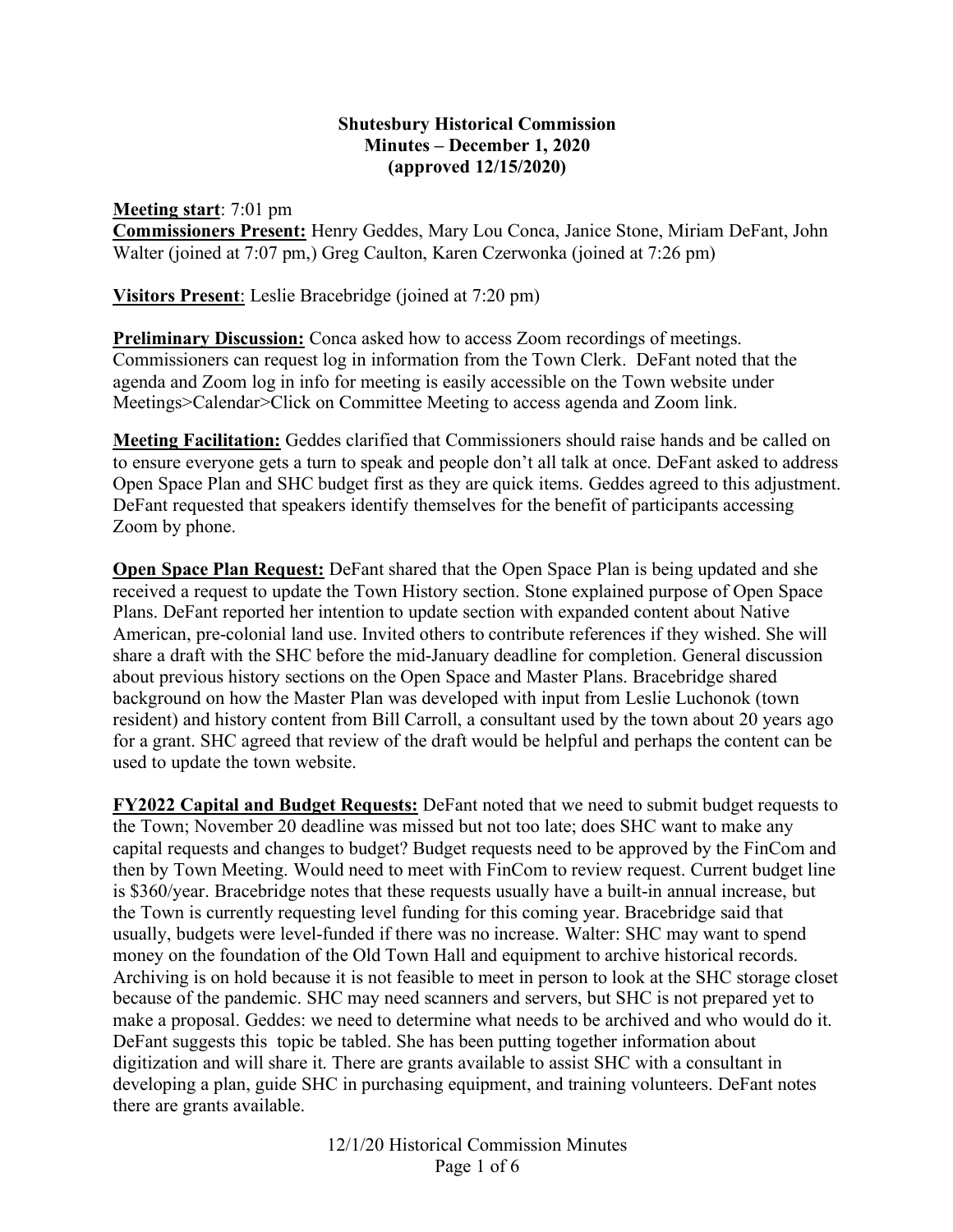**CPC Proposals:** Commissioners reviewed proposals.

**Historic District Signage Proposal:** Stone shared info from the CPC about how to fill out the "applicant" section of the application. Commissioners reviewed the proposal and made minor editing changes. Bracebridge advised that SHC use POB 264 for correspondence. SHC clarified that Conca will be the primary project coordinator with assistance from another Commissioner. Bracebridge noted that managing grants can be challenging. Applicant needs to be prepared to defend the proposal to the CPC and FinCom when it is reviewed. Walter: anyone can apply for these grants, not just Town Committees. DeFant: any grant requires some grants management and cannot be all done by committee; need a manager to break down tasks and ensure that work flow continues, including coordination with other town departments, invoicing and post-grant reporting. Walter: Determination of Eligibility application will need to be expanded for the final application. Walter indicated he is willing to help with the project; might be able to get some other volunteers from the town. Caulton also willing to assist Conca, including design and getting quotes. Conca expressed hesitation about being the primary coordinator. DeFant expressed support for the project; volunteered to submit the final draft and copies to the CPC; final formatting edits were discussed and agreed upon by the Commission. DeFant asked for information about the budget proposal for \$8,500. Conca described plan: three districts, building markings, possible name plaques, church at Lake Wyola, possibly 9 street signs in all. Conca requested quotes from a sign maker(s.) Possible districts include Town Center, Lake Wyola, and Pratt Corner Farms. DeFant: would these be wood signs? Conca: wood ones in Leverett are degrading; a sign maker quoted PVC materials. DeFant: Mass. Historical Commission has a Vimeo site with examples of historic signage; neat to see different styles and materials, some towns use metal ones that seemed durable. Stone: what is the cost per sign? Conca: one sign maker quoted \$750/sign with design and installation. The exact number of signs and their locations has not been finalized. Walter: we don't have to get all of the signs up in one year, money can be apportioned over time. Yusef Lateef's widow had inquired in the past about erecting a plaque in front of their house. Conca: MACRIS map website has many historical resources documented online. Caulton: would be good to start a spreadsheet of resources. Geddes: should get multiple bids on signs. DeFant: the priority with these grants is to use local vendors; if you look online, there are sign companies can do durable, cast aluminum signs for about \$250; might be a good point of reference; costs can depend on the types of posts. DeFant will send a link to Commissioners for a MHC website with examples of historic district signs across the state. Geddes will review the draft of the full proposal to be submitted later in January. Caulton is also interested in helping. Conca will sign the proposal. She needs someone with a printer to make the copies. Caulton will help with printing. Application is due December 4.

**Motion:** Walter proposes motion that SHC sponsor the Historic Sign Proposal. **Second:** Karen Czerwonka **Roll Call:** approved by unanimous consent

**Ceremonial Stone Landscape (CSL) Preservation Proposal:** Geddes summarized the intention of this proposal: to hire a preservationist and also a Tribal expert to assist with preservation of Ceremonial Stone Landscapes. Geddes briefly described criteria for a suitable preservationist including having strong credentials, good working relationships with Tribal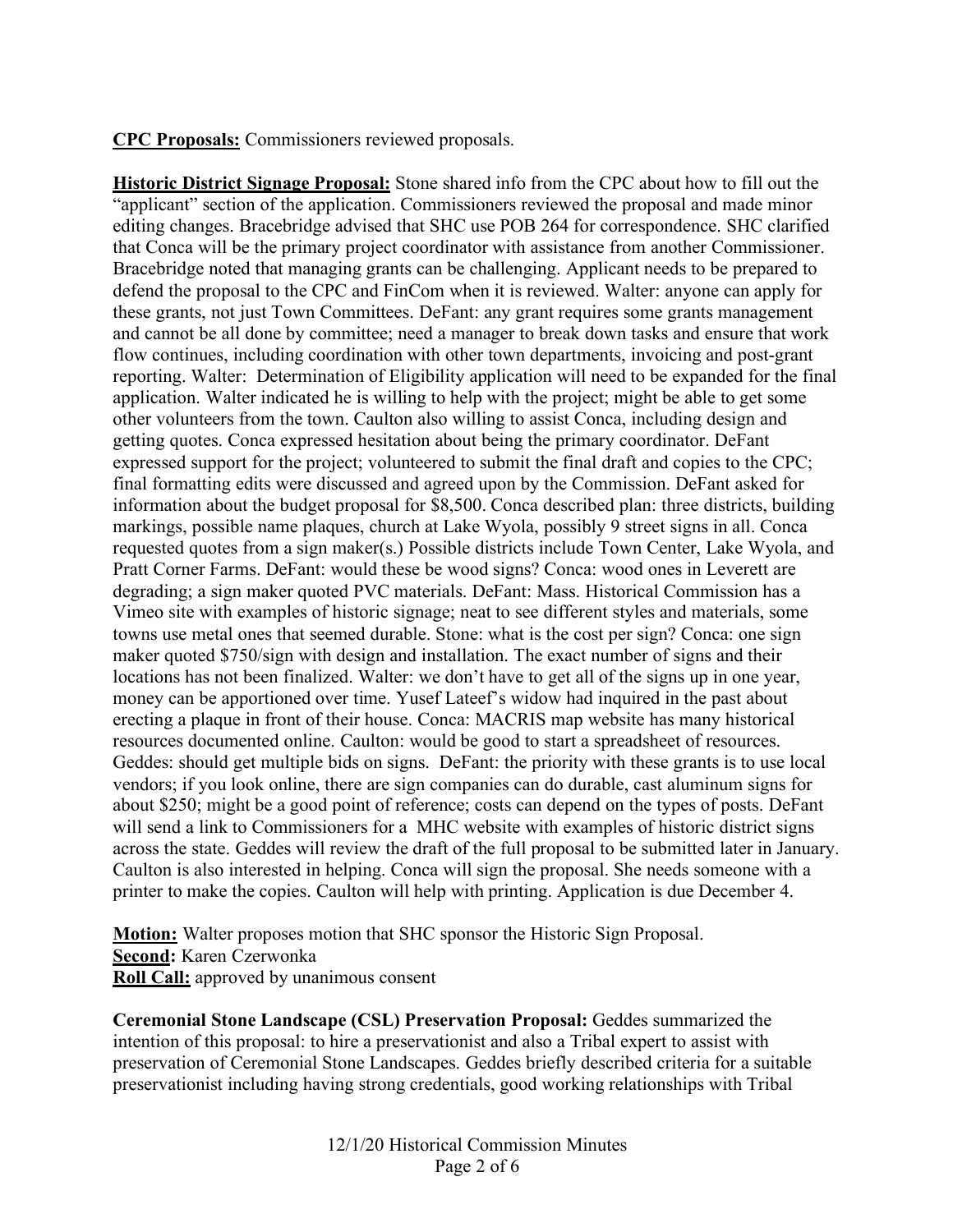Historic Preservation Officers or THPOs, familiarity with MHC policy, and technical skills. Commissioners reviewed formatting edits. DeFant agreed to be the contact for this proposal.

Stone asked whether this project would be limited only to Town-owned property and not state property. DeFant clarified that proposal could include state-owned forests. Scope of possible surveys would be determined at a later time if the project is funded. DeFant suggested the project could be joint effort between experts and trained volunteers who can take GPS-enabled photographs that can be imported into a mapping program. Can use maps to advocate for preservation. Stone noted that the state land has a great many stone features worth looking at.

Walter offered his response to the proposal. He noted that he feels the proposal's writers were missing the point because the document does not mention the requirements of the Town Solar Zoning Bylaw which allows the SHC to respond to any solar project applications with a 35-day deadline. Walter: that's what we are doing, we are writing a report and need someone to help with the report. Walter noted that meeting this requirement should be a priority.

DeFant responded that it was important not to mix apples with oranges. The CPC grant would not become available until FY22, while the SHC could get noticed about a solar project application at any time. Solar Zoning Bylaw requirements were intentionally not included in this project for a number of reasons: the timeline for CPC funding may not align with the timing of any future Special Permit applications, and there are many other tasks/projects that go beyond the specific requirements of any Special Permit applications before the Planning Board. DeFant stated that tying the CPC application to the Solar Zoning Bylaw requirements is problematic. The bylaw requirements should be addressed separately. DeFant suggested the SHC may wish to hire a consultant separately, out of SHC funds, to assist with a written response under the bylaw. It is also possible that the Solar Bylaw provisions may become unnecessary if an involved federal agency invokes Section 106 of the National Historic Preservation Act to require Tribal consultation. Such a process would be independent of the Town government. DeFant noted that CSL preservation is a much larger goal of the SHC. The SHC voted in 2017 to make CSL preservation and town education about CSLs a long-term goal. There has been little action, however, taken since then to develop policies, educational programming, and surveys. DeFant noted that the deliverables for the CPC grant are unrelated to the review of any Special Permit applications. DeFant stated she felt that having input from Tribal experts is essential for any future projects to ensure that our efforts are accurate and respectful. Additionally, this grant aims to help the SHC with related projects such as developing a Town Archaeology Policy. She noted that the SHC never developed such a policy even when one of the Commissioners was an archaeologist. Walter expressed concern that this proposal will not be accepted at Town Meeting and may be difficult for residents to understand.

Walter stated that the application refers to educational activities and CSL surveying, all of which are new to him. He expressed concern about the proposal getting approved at Town Meeting, noting the text was hard to read. Walter stated it would be easier to present the project as necessary in order to fulfill the requirements of the Solar Bylaw. He asked if the SHC had a hand in crafting the new bylaw. He noted that the current proposal was ambitious, but he is willing to go along with it.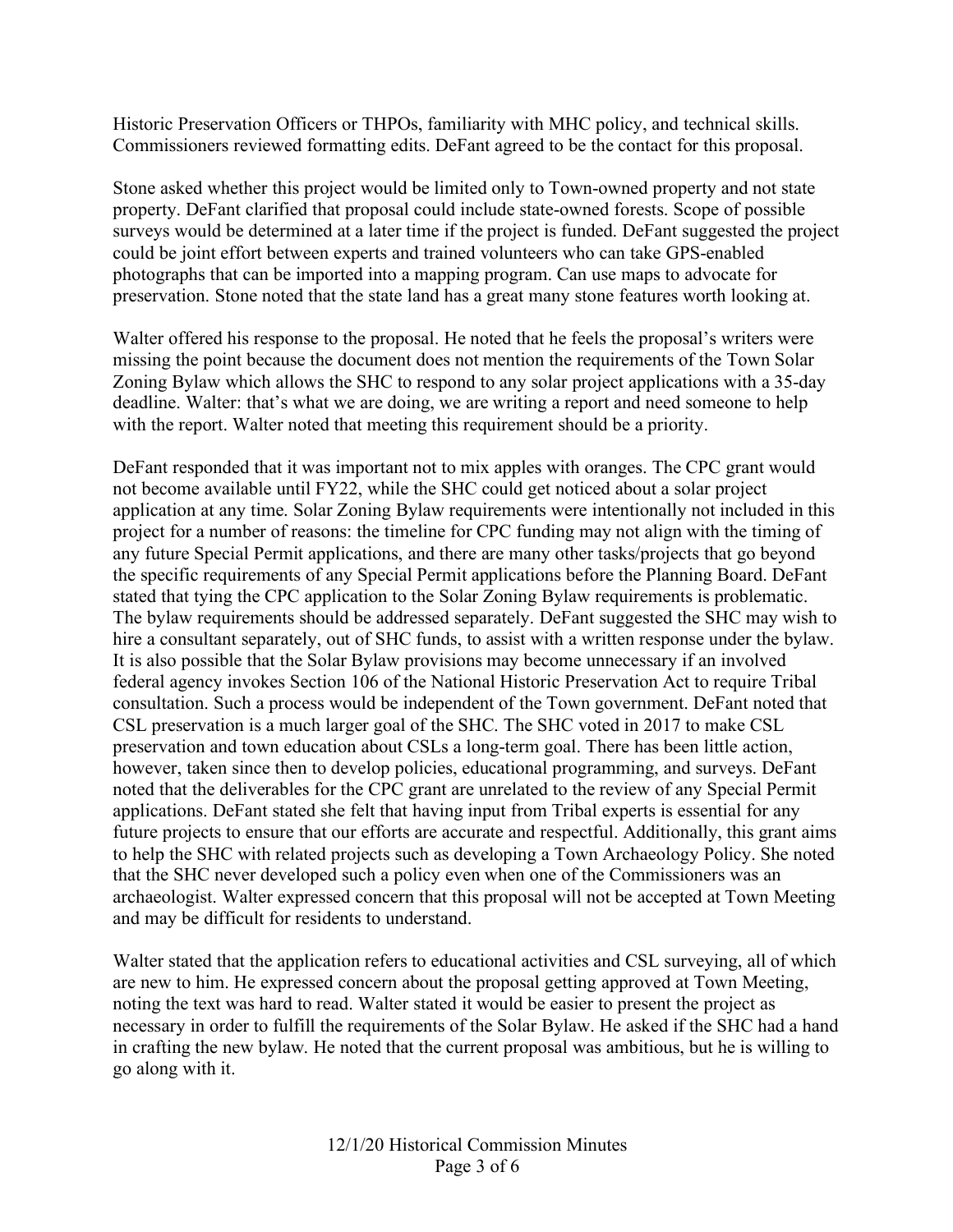Geddes stated that the current proposal goes beyond the narrow requirements of the Solar Bylaw review process. He noted that it is unclear if and when any Special Permit applications will come to the SHC attention. While some town residents may not support this project, it is still worthwhile and necessary to create projects that have an educational dimension and help to build relationships with experts in the field of CSL research and preservation.

DeFant responded to the critique of the proposal. She noted that she did not agree with Walter's characterization of the proposal as missing the point. She did not feel this was a collegial way to respond to a proposal that some Commissioners had put a lot of time into. DeFant observed that there has been at least three years of discussion on the SHC about how to preserve CSLs and educate townspeople, and how to respectfully acknowledge the original owners of the land. She noted that only THPOs have the right and authority to determine what is a CSL for their cultural traditions and people. In 2017, the SHC voted to make CSL preservation a long-term goal and priority. DeFant left the SHC in mid-2019 and is surprised to find the SHC is relitigating what previous Commissions had already decided. She understands that there is some skepticism about CSLs in town and that the Planning Board never used a THPO when permitting the first solar project. She said she would be very sad if the Town refused to acknowledge CSLs' existence and did not fund a small project, especially when so much effort and money has been directed to preserving colonial history. Even if some residents are unfamiliar with CSLs, many in town are very interested in this topic. Out of a sense of fairness and balance, this small grant does not seem objectionable. DeFant further noted that she does not believe any of the Commissioners are "missing the point" or are ill-informed. Some Commissioners have spent years educating themselves about these issues. Regardless of the CPC grant, if the SHC does not start beginning some projects, it is unclear when anyone will accomplish anything.

Walter noted that he believes the CPC proposal should be linked to the consultation with the Planning Board. He thinks the application will be stronger if it is tied to the Solar Zoning Bylaw. He noted that that is what the SHC is supposed to be doing.

DeFant noted that the SHC is responsible for a number of roles, including education. She remarked that Walter advocated for greater educational programming at the 11/17/20 SHC meeting. The grant will help the SHC develop educational materials. Commissioners can create educational programming on our own but our product will be subject to criticism if it is not reviewed and approved by someone with expertise.

Geddes noted the real challenge is how to change narrative in town and how to help people see Native American history in a different light. If the SHC is unable to do this, other efforts won't make sense to the community. Geddes emphasized the need for an educational initiative, the development of a Native American CSL resource base, and an archaeological policy. He emphasized that the discussion about the Solar Zoning Bylaw in this context had the potential of mixing issue up and alienating residents who might otherwise be supportive of our efforts.

Conca stated she felt the application was difficult to understand. She also noted that the proposal included what she considers to be a lot of money. She indicated she is not convinced about what kind of consultant should be hired, but was learning that THPOs are politicians with their own

> 12/1/20 Historical Commission Minutes Page 4 of 6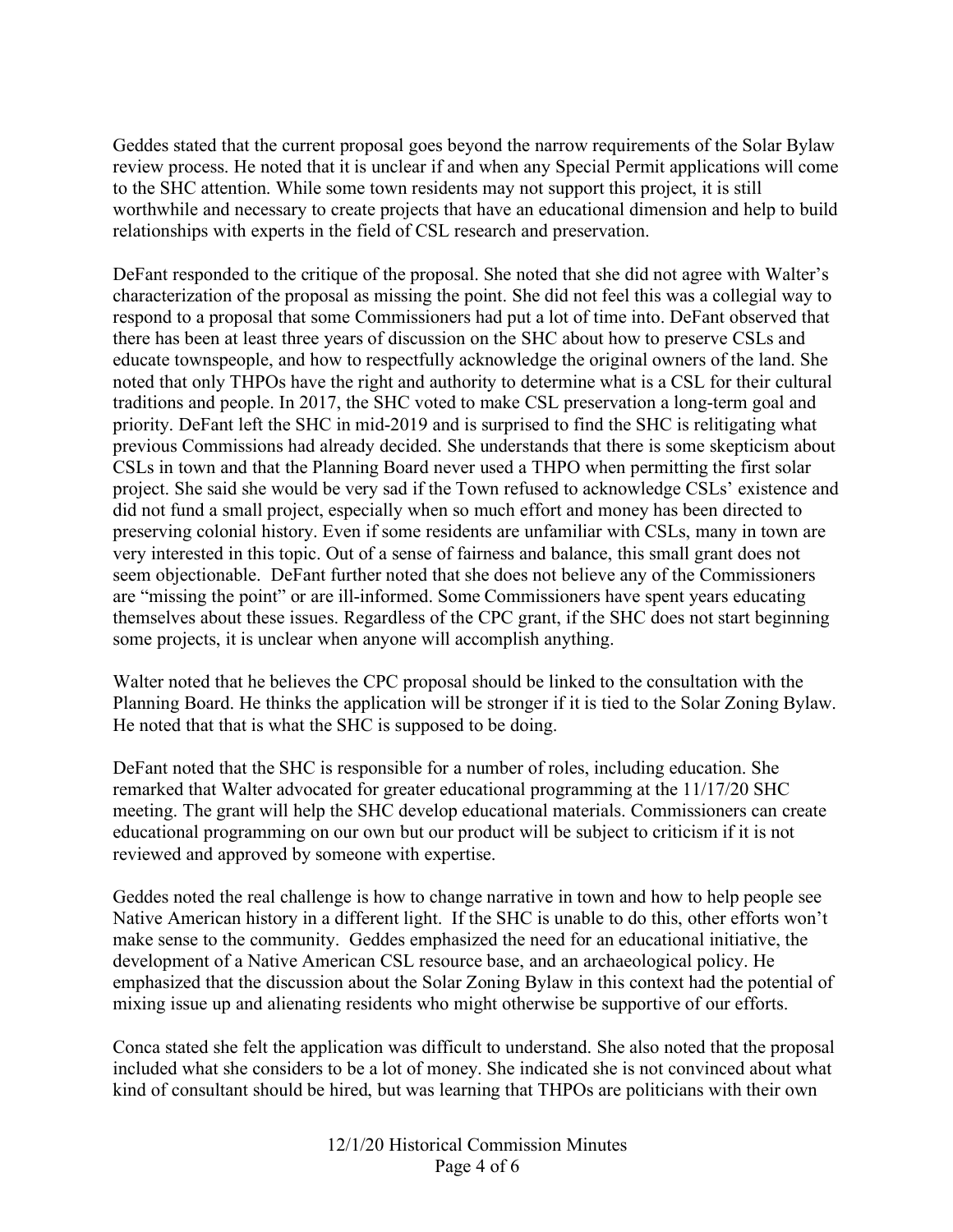perspective. When asked by Geddes, Conca suggested the SHC use a Native layperson/researcher such as Rolf (Cachat-Schilling.) She also noted that some town residents are uncomfortable with the discussion of CSLs because they believe they may lose rights for their own property. Education is needed to better inform residents and reassure them that any SHC programming is voluntary.

DeFant discussed how she and Geddes approached the draft proposal. Based on her past experience with grant-writing, she thought it important to direct the proposal to the CPA grant criteria and to explain how the proposal meets those criteria. She acknowledged that readers might not have much background knowledge about CSLs in this region. For that reason, the proposal includes plans for educational programming, including presentations, web content, and brochures. In her experience, people appreciate an explanation of how the grantees meet the intent of the grantor. DeFant affirmed the importance of engaging with Native experts, including THPOs. It is unclear what, if any, THPOs would be interested in this project. DeFant and Geddes are attempting to reach out to some regional THPOs. DeFant noted that THPOs will not work for us without being paid for their time. DeFant heard one estimate that consultation time might be in the range of \$100/hour. DeFant observed that many of the tasks and deliverables in this grant are time-consuming but could be completed by a non-THPO consultant, working at a lower hourly rate. She noted that the consultant need not be Dr. Lisa McLoughlin, but it should be someone who can manage GPS-encoded data, mapping, writing, policy development, and educational programming. These are not tasks that a THPO would do for us. For example, DeFant noted that a consultant could help develop an Archaeology Policy, a policy which the SHC has never been able to develop on its own. The grant could be used to develop a procedure whereby town residents could obtain consultation about stone features on their properties if they desired. DeFant noted that perhaps Doug Harris, the former Deputy THPO of the Narragansett Tribe, might wish to be involved in some way. Although no longer a Deputy THPO, he has a very deep knowledge of CSLs in this region. DeFant hopes that this project, rather than being polarizing, could increase town enthusiasm for CSL preservation. DeFant does not want to see town-wide CSL preservation efforts to be confused with solar project permitting.

Stone: I think this is a good idea. We tried to get a cultural grant to bring Doug Harris back to town but were unsuccessful. The SHC has been just treading water since then. If we don't do this, who will? This is our responsibility. Would be good to start making connections with experts to guide us. Stone proposed a series of public meetings to provide information to the town and build support. Stone noted that she was not originally in support of CSL preservation, but now knows more. Other people can also change. She noted the town is lucky to have this cultural resource.

Caulton expressed concern about how to get this proposal approved at Town Meeting. Suggested that writers work on ways to make proposal clearer and easier to understand.

DeFant noted that she believes the Town Meeting approves the final project proposal, not this brief initial application. She likes the idea of holding public meetings to invite conversations and educate residents about the grant. DeFant added more details about how the funding was structured. She received one quote from Dr. McLoughlin who estimated the project would require 100 hours of her time at a discounted rate of \$40/hour. Working from that, DeFant